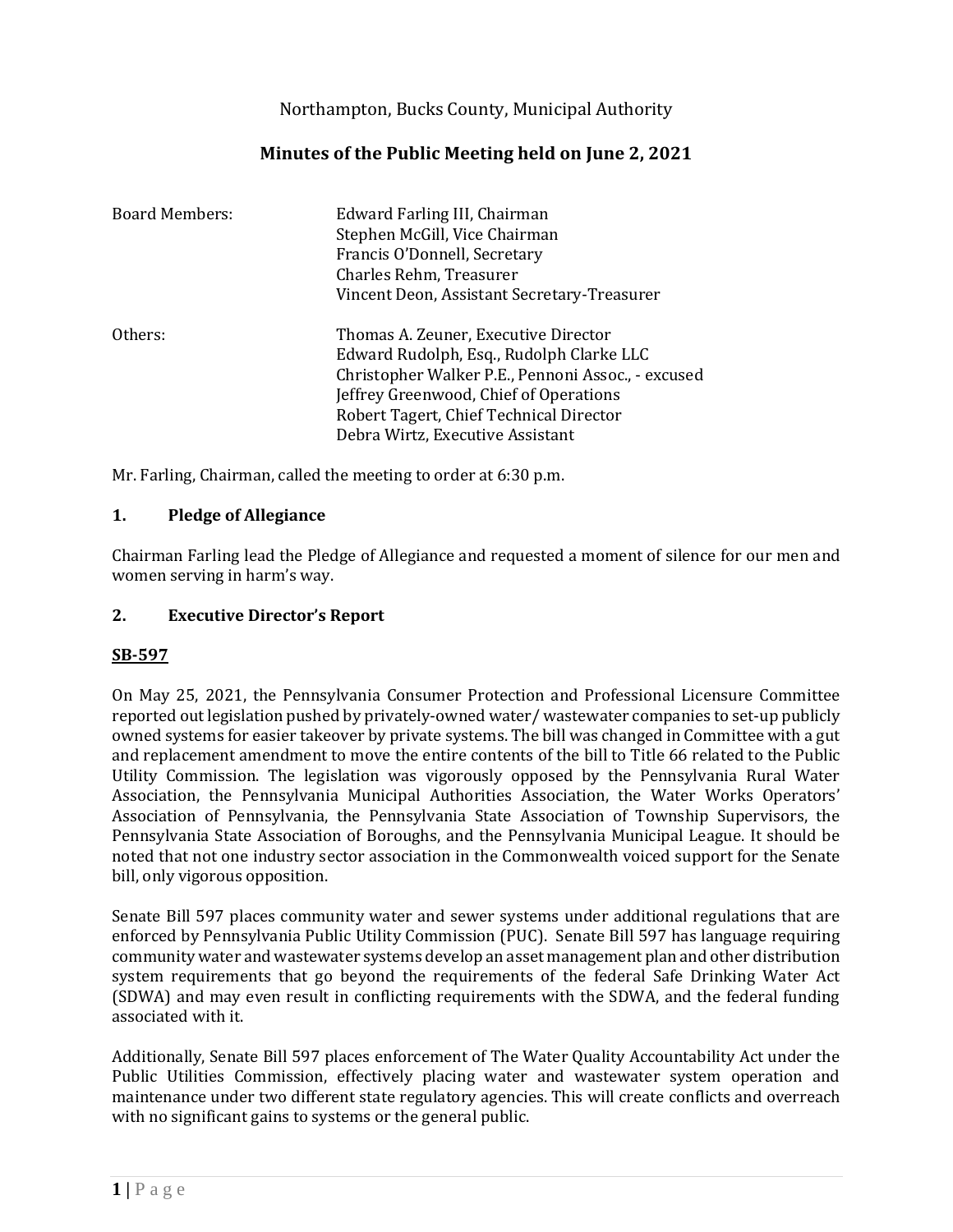If the intent of Senate Bill 597 was to mandate the development of asset management plans for water and wastewater providers, that can be embraced because it demonstrates "Best Management Practices". The true underlying intent of the bill is to provide a pathway for the privatization of water and wastewater systems in the Commonwealth under the PUC to the benefit of shareholders of the publicly traded companies not ratepayers that will be adversely impacted by big government and increased rates.

### **UPPER HOLLAND ROAD - Electrical Issue**

It has come to our attention that our facility at Upper Holland Road has some serious electrical problems. Since repair and immediate rehabilitation of the system may exceed the bid thresholds, resulting in an increased time period to bid and provide the repairs. Since this is an immediate safety issue, I am seeking from the Board approval for an "Emergency Declaration" to facilitate immediate corrective action.

The firm we engaged to investigate, identify the problem and preferred contractor to correct the problem is:

G & G Electrical Construction LLC 1602 William Leigh Drive Tullytown, PA 19007

The Authority has used this firm for electrical work on several occasions and are very satisfied with their work. Robert Tagert will oversee the work being done.

#### **INCOMING CALL PROCESSING DISCUSSION:**

Steve McGill initiated discussion on metrics of performance for customer service and activities. After Board discussion, Mr. Zeuner stated he would provide an update on the metrics of performance to the Board at the July public meeting.

#### **LAUREL ROAD SANITARY SEWER EXTENSION PROJECT**

The PUBLIC BIDS will be electronically opened on June 16, 2021, at 2:00 PM.

#### **3. Citizens' Concerns**

None

#### **4. RESOLUTION 2021-1244 - UPPER HOLLAND ROAD – EMERGENCY DECLARATION – ELECTRICAL ISSUE**

The suggested Motion was authored by our Solicitor

A motion (McGill-Farling) made to approve and adopt Resolution #2021-1244 as follows:

*WHEREAS, it has been determined that the Authority's maintenance facility on Upper Holland Road has serious electrical issues which cause an imminent danger to the Authority's personnel and property; and*

*WHEREAS, the electrical issues constitute an emergency condition, as referenced in section 5614(d) of the Municipal Authorities Act, whereby allowing for a waiver of public notice and advertising for a third-party contractor to perform such work so as to remedy the emergency electrical issues.*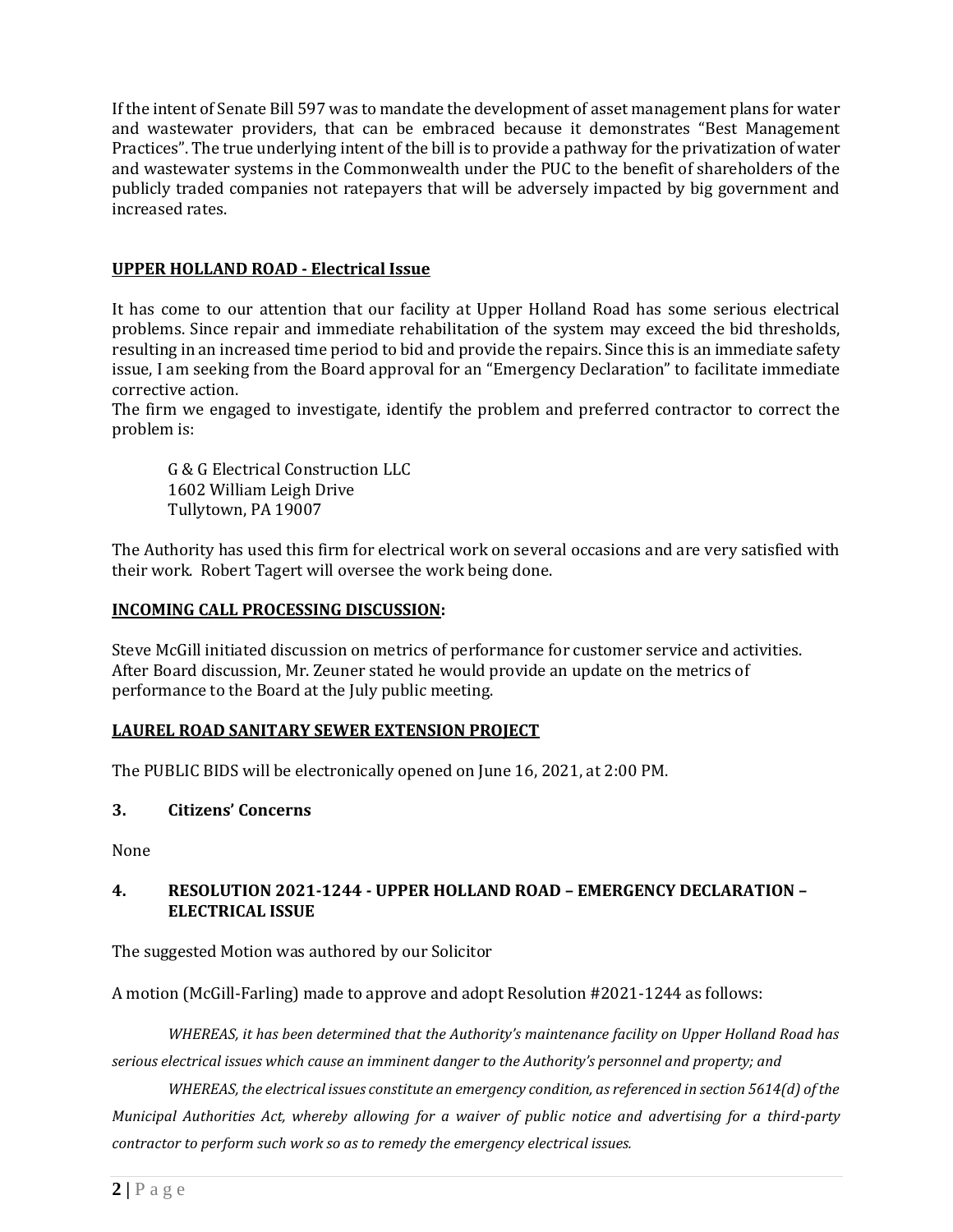*NOW, THEREFORE, BE IT RESOLVED, that the Board of the Authority declares the above electrical issues an emergency, requiring prompt action for reasons set forth above; and*

*G & G Electrical Construction, LLC, located at 1602 William Leigh Drive, Tullytown PA is directed to perform such electrical work at the above Authority facility as the Executive Director of the Authority shall deem*  appropriate, to correct any electrical issues as may be required; and all such work shall be in compliance with all *applicable laws of the State and Township of Northampton*

*APPROVED AND ADOPTED this 2nd day of June 2021.*

The motion passed with 5 ayes.

## **5. Approval of the Minutes of May 5, 2021**

A motion (McGill-Rehm) made to approve the Minutes of May 5, 2021, passed with 4 ayes, Mr. Deon abstained.

# **6. Check Requisitions / Accounts Payable**

A motion (Rehm-McGill) adopting the following resolutions passed 5 with ayes.

**Requisition No. 2226** dated 05/19/2021 in the amount of \$460,275.41

The major items paid under **Requisition No. 2226** are as follows: B. Carman - \$1,407.54; BCWSA – \$2,300.00; BCWSA – Water - \$195,572.05; CSL Services Inc. - \$6,775.00; Independence Blue Cross - \$14,097.09; JH Shanahan - \$8,801.00; Karl Hops Inc. - \$1,345.07; Keystone Eng. - \$3,200.00; Office Basics - \$1,741.88; PECO - \$16,386.53; Pennoni Assoc. Inc. - \$56,769.23; Philadelphia Business Forms - \$1,758.62; Rudolph Clarke LLC - \$25,347.50; Steven Catalano - \$2,501.60; Teamsters Health & Welfare Fund - \$19,284.60; Technical Devices Inc. - \$3,900.00; Toner Homes of Northampton - \$18,290.76 and \$75,000.00 for payroll.

**Requisition No. 2227** dated 06/02/2021 in the amount of \$820,593.48

The major items paid under **Requisition No. 2227** are as follows: BCWSA – Sewer - \$513,151.28; Coyne Chemical - \$2,046.00; Danica Consulting - \$2,145.00; Evoqua Water Technologies - \$6,468.00; First National Bank of Newtown - \$59,129.38; GMG Insurance Agency - \$2,500.00; Guardian - \$4,042.18; Karl Hops Inc. - \$2,024.89; Mr. Rehab LLC - \$83,509.11; Passerini & Sons Inc. - \$22,216.70; Pendergast Safety Equip. - \$2,138.38; RIO Supply Inc. - \$36,691.65; Verizon - \$1,964.70; and \$75,000.00 for payroll.

## **7. Administration Health Care Coverage Renewal**

A motion (O'Donnell-McGill) made to approve the administrative health care renewal for participating non-union members, under Account #821701 with Brokers Network with the health care provider being Independence Blue Cross in accordance with the documents provided and with a renewal period of August 1, 2021, and also, authorized the Executive Director to sign on behalf of the Board, passed with 5 ayes.

## **8. Administrative Health Saving Account Contribution**

A motion (Farling-McGill) made to approve the annual HSA deposits into administrative Health Care Savings Accounts (HSA) as completed in the past with no change in contribution rate by the Authority as summarized in the memorandum authored by the Executive Director dated June 1, 2021. The